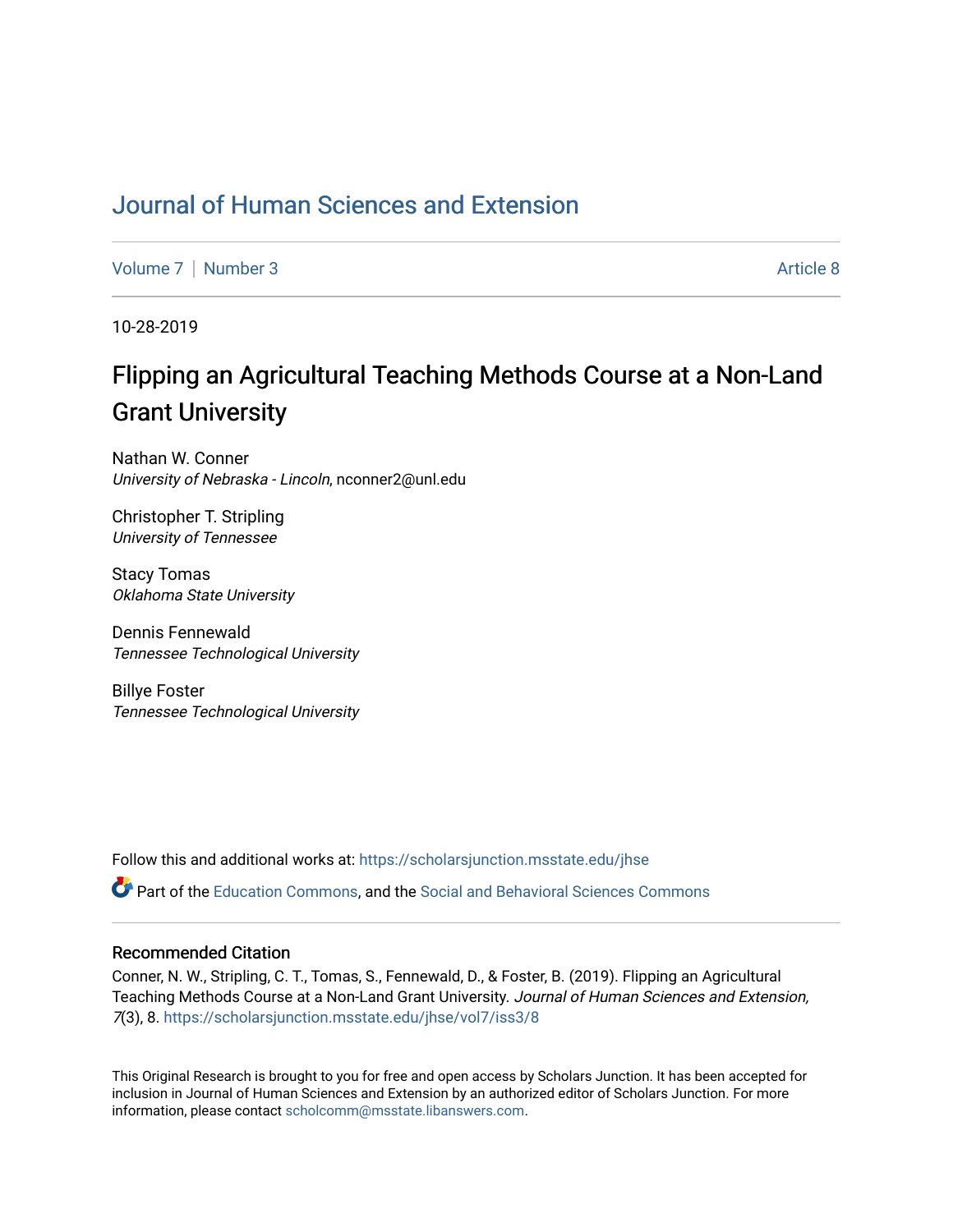# **Flipping an Agricultural Teaching Methods Course at a Non-Land Grant University**

#### **Nathan W. Conner**

*University of Nebraska-Lincoln*

#### **Christopher T. Stripling**

*University of Tennessee*

**Stacy Tomas** *Oklahoma State University*

# **Dennis Fennewald Billye Foster** *Tennessee Technological University*

*The purpose of this study was to analyze undergraduate students' perceptions of experiencing a flipped classroom in a teaching methods course at a Non-Land Grant Public Institution. The flipped classroom moves lectures and online videos outside of the classroom and uses class time for learning activities that promote problem-solving and discussion. Basic qualitative methods were used to provide flexibility, rich description, and the emergence of common patterns and themes. Participants reported the online lectures were beneficial and provided order and structure to the learning process. Personal responsibility emerged as a subtheme with mixed responses. Some participants felt it was the responsibility of the students to watch the videos and make sure they understood, while others felt it was too much responsibility on the students. All participants acknowledged that online lectures were a valuable tool for delivering content knowledge. All participants reported the online lectures, combined with the learning activities during class meetings, deepened their knowledge of teaching and learning application and skill development. Overall, participants felt the flipped classroom approach was a confidence booster due to the use of class time to practice their teaching skills. Participants recognized the flipped classroom as an effective teaching approach.*

*Keywords:* flipped classroom, agricultural education, teaching methods

#### **Introduction**

The flipped classroom technique is an approach that allows students to experience new concepts outside of class time (Brame, 2013; Gilboy, Heinerichs, & Pazzaglia, 2015). Exposure to new

Direct correspondence to Nathan W. Conner at nconner2@unl.edu

Journal of Human Sciences and Extension Volume 7, Number 3, 2019 Journal of Human Sciences and Extension Volume 7, Number 3, 2019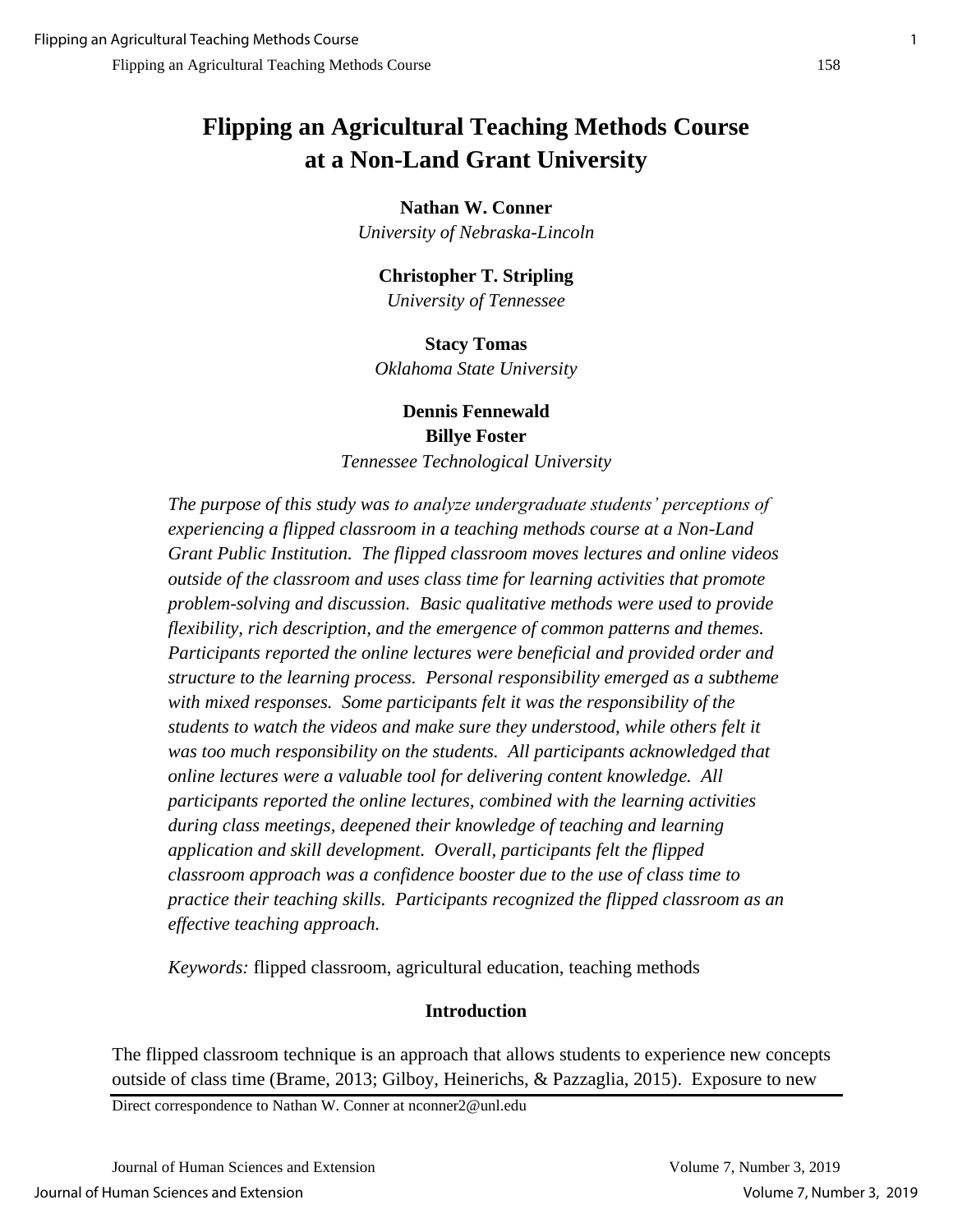material is typically accomplished through online videos used as lectures or through readings (Brame, 2013) done outside of class. Online videos/lectures and readings are often examples of lower-level learning and require students to operate at the remembering and understanding levels of the revised Bloom's Taxonomy (Anderson & Krathwohl, 2001). Class time is then used to provide learners with the opportunity to solve problems and participate in discussions (Brame, 2013). According to Brame (2013), in-class learning activities should be designed to incorporate higher levels of learning from Bloom's revised Taxonomy and should include the following levels: applying, analyzing, evaluating, and creating (Anderson & Krathwohl, 2001).

According to Sams and Bergman (2013), "flipped learning is not about learning how to use videos in your lessons. It is about how to best use your time with students" (p. 16). Sams and Bergman (2013) suggested the creative use of a flipped classroom provides additional one-onone time between teacher and student. Not only do Sams and Bergman propose using flipping to move traditional lectures to homework time, but they also encourage the use of short videos to preview upcoming material and pose questions for students. Interestingly, Sams and Bergman's study helps to identify the need for the flipped classroom. Instructional videos were found to be valuable in shifting the lower levels of Bloom's revised taxonomy out of the classroom, which enabled the teachers to spend more class time with students on higher-order tasks that include analyzing, evaluating, and creating (Sams & Bergman, 2013).

Brame (2013) found the flipped classroom method works well for providing exposure to new material outside of class, thereby allowing for more class time for assimilating knowledge through problem-solving, discussion, and debates. Brame (2013) also noted the concept of the flipped classroom has been used for years under other names. Walvoord and Anderson promoted this concept in 1998 as *first exposure learning*, and Lage, Platt, and Treglia (2000, p. 32) used the term "inverted classroom" when reporting about its use in an introductory economics course.

In addition to a lengthy history of use, Perkins et al. (2006) published evidence that the flipped classroom can produce significant learning gains. Perkins et al. (2006) compared two sections of a large-enrollment physics course. Both sections operated the same for eleven weeks, and then one section was flipped in the 12th week. For the remainder of the semester in the flipped classroom, class discussion used targeted instructor feedback and refrained from formal lectures. At the end of the semester, four trained observers reported student engagement increased in the experimental (flipped) section from  $45+/5\%$  to  $85+/5\%$  (Perkins et al., 2006). During this time, both sections completed a multiple-choice test, with average scores of  $41+/-1\%$  in the control section and 74+/-1% in the flipped section, dramatically supporting the use of a flipped classroom (Perkins et al., 2006).

Two studies involving Agricultural Education teaching methods courses using the flipped classroom approach were completed in 2011 and 2012 at the University of Florida (Conner et al.,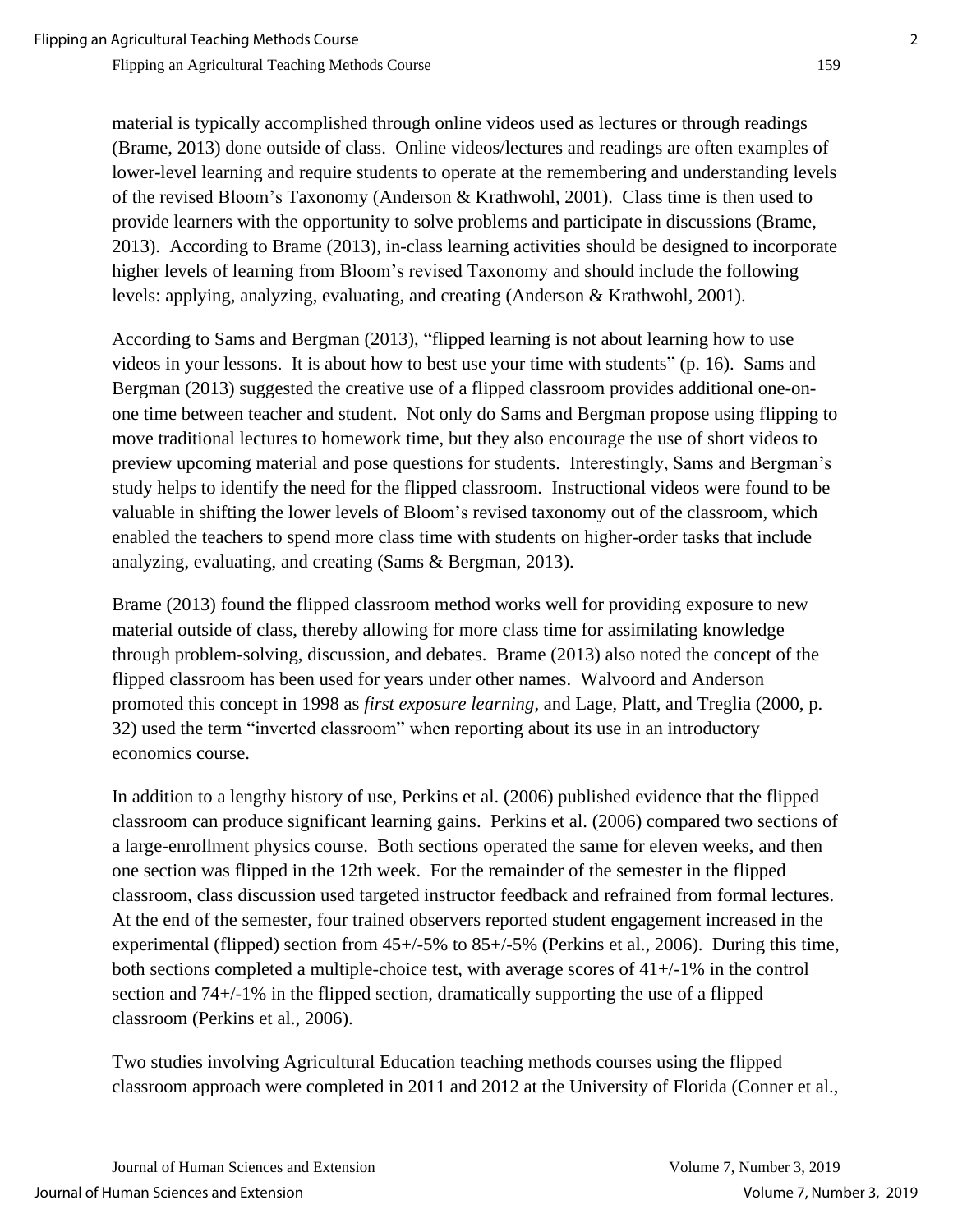Flipping an Agricultural Teaching Methods Course 160

2014a; Conner, Stripling, Blythe, Roberts, & Stedman, 2014b). In the original study, three key themes emerged from the study: (1) quality and effectiveness of online videos, (2) in-class lecture time, and (3) overall learning with a flipped classroom approach (Conner et al., 2014b). The quality and effectiveness of the online videos' category indicated the online video modules did not enhance student learning (Conner et al., 2014b). The participants indicated the content could have been transmitted through handouts instead of narrated PowerPoint presentations (Conner et al., 2014b). Participants felt the online quizzes were not needed since the participants had access to the narrated PowerPoint presentations while taking the quizzes (Conner et al., 2014b). Conner et al. (2014b) found class time to be appreciated because the time was used to expose students to various teaching methods that could be implemented in their future classrooms. However, many participants felt there should have been more class time allocated for lesson plan development (Conner et al., 2014b). Conner et al. (2014b) found that participants in the course felt the flipped classroom approach positively impacted their learning and skill development.

The second study (Conner et al., 2014a) identified five key themes: (1) positive aspects of online lecture, (2) technological issues, (3) positive aspects of classroom learning activities, (4) negative aspects of classroom learning activities, and (5) student beliefs regarding the flipped classroom approach. Students felt the online lectures were helpful and allowed for flexibility regarding when and where the online lectures were viewed (Conner et al., 2014a). However, participants were not pleased with the poor quality of the online video examples that were required as part of the out-of-class learning activities (Conner et al., 2014a). Some of the participants appreciated the opportunity to practice different teaching methods and to apply the online content to in-class learning activities (Conner et al., 2014a). However, not all participants appreciated the in-class learning environment due to the noise levels associated with student discussion (Conner et al., 2014a). Despite mixed perceptions of the flipped classroom approach, participants felt the flipped classroom approach was an effective way to engage students in learning (Conner et al., 2014a, 2014b).

#### **Conceptual Framework**

In 2010, researchers at the University of Florida developed The Taxonomy of College Learning Activities Model (Roberts, Stripling, & Estepp, 2010). The model, seen in Figure 1, allows teachers to conceptualize the relationships between learning activities as divided into three categories: (a) teacher-centered activities, (b) social interaction activities, and (c) studentcentered activities (Roberts et al., 2010). Upon further study of the model, it can be noted that as one moves from teacher-centered to student-centered, the teacher becomes a facilitator of learning. Student-centered learning activities benefit the learner by providing inquiry-based learning and individual application, which requires the learners to take responsibility for their own learning (Roberts et al., 2010). This model can be used to aid college instructors in determining appropriate activities based on learning objectives. This model was used as a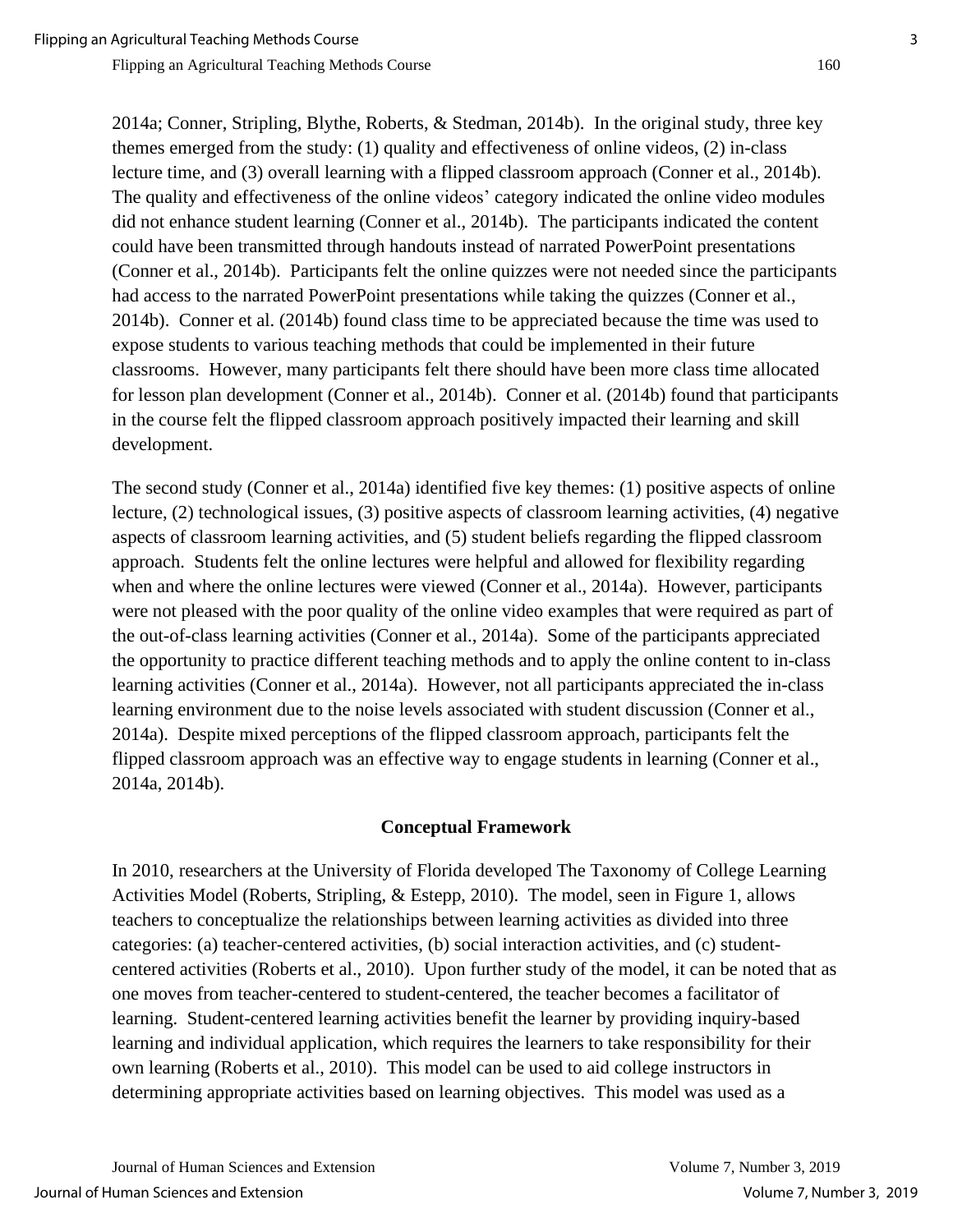conceptual framework for this study because it shows how the flipped classroom approach removes teacher-centered methods from the classroom. The removal of teacher-centered activities from the classroom is done by using online modules to transmit information. Class time can then be used for learning activities that focus on social interactions and student-centered activities. The Taxonomy of College Learning Activities Model (Roberts et al., 2010) guided the design of the flipped classroom approach that was used for this study and helped the instructor design learning activities that used inquiry and individualized application.

#### *Figure 1. Illustration of the Taxonomy of Learning Activities Model (Roberts et al., 2010)*



**Taxonomy of Learning Activities** 

Autonomy in the Learning Environment

#### **Purpose**

This study is similar to previous studies conducted by Conner et al. (2014a) and Conner et al. (2014b) that examined student perspectives of experiencing a flipped classroom in an Agricultural Education teaching methods course. However, the previous two studies (Conner et al., 2014a, 2014b) were conducted at a Land Grant institution, while this study was conducted with participants at a Non-Land Grant Public Institution. According to Lane and Casey (1989), college students at non-land grant/regional schools are often not required to meet as stringent entrance requirements as students at land grant institutions. Therefore, "regional schools must deal with a student body possessing a greater ranger [*sic*] of academic skills. Thus, the job of teaching becomes even more challenging" (Lane & Casey, 1989, p. 15). Differences in college entrance requirements and the greater variance in academic skills make the participants in this study different than participants in the previous two studies conducted by Conner et al. (2014a,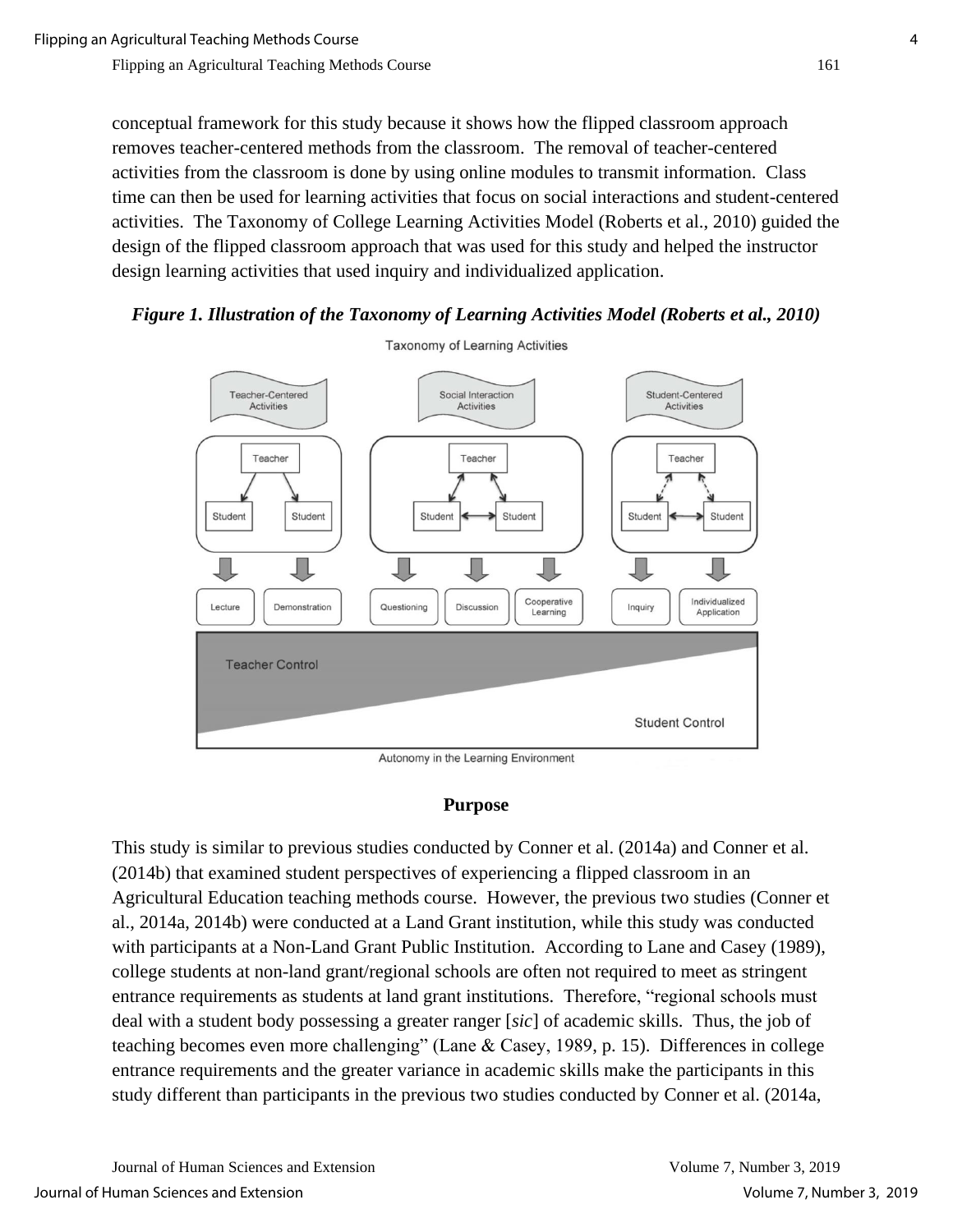2014b). This present study is important for agricultural educators at Non-Land Grant Public Institutions because it helps agricultural educators to determine whether or not the flipped classroom approach is appropriate for their institutional environment and culture. Therefore, the purpose of this study was to analyze undergraduate students' perceptions of experiencing a flipped classroom in a teaching methods course at a Non-Land Grant Public Institution. More specifically, the research question that guided this study was: How do preservice agriculture teachers in a teaching methods course at a Non-Land Grant Public Institution perceive the flipped classroom approach?

# **Qualitative Perspective**

# **Theoretical Perspective**

Crotty (2013) defined theoretical perspective as "a statement of the assumptions brought to the research task and reflected in the methodology as we understand and employ it" (p. 7). This concept leaves the theoretical perspective up to the author(s) as they relate to their subjects. For this study, the perspective of constructivism was utilized. According to Crotty (2013), constructivism "suggests that each one's way of making sense of the world is as valid and worthy of respect as any other, thereby tending to scotch any hint of a critical spirit" (p. 58).

# **Researcher Subjectivity**

In his book, *Interviews: An Introduction to Qualitative Research Interviewing*, Steinar Kvale (1996) explained researcher subjectivity from two perspectives: (a) *biased subjectivity* and (b) *perspectival subjectivity*. Biased subjectivity researchers report only evidence that supports their own opinions and selectively interpret and report statements justifying their own conclusions (Kvale, 1996). Perspectival subjectivity appears when researchers attempt to pose different questions and seek a variety of perspectives providing multiple perspectival interpretations, reducing researcher biases, and adding validity to the study (Kvale, 1996).

The researchers involved in this study included three agricultural education faculty, one tourism faculty (all with backgrounds in qualitative research methodology), and one animal science faculty member. Due to the faculty with backgrounds in qualitative research, every effort was made in creating a study with perspectival subjectivity when collecting and reviewing the data. Additionally, two of the agricultural education faculty members (researchers) have experience with the flipped classroom approach. Both researchers have previously implemented a flipped classroom approach in an agricultural education teaching methods course and have experience using narrated PowerPoints for the out-of-class component, as well as using class time for the application of content introduced in the online component of the course. Experience with the flipped classroom approach could be a bias of the researchers. Researchers with no experience using the flipped classroom approach helped to reduce bias of the agricultural education faculty by bringing a fresh perspective to the data collection and data analysis processes.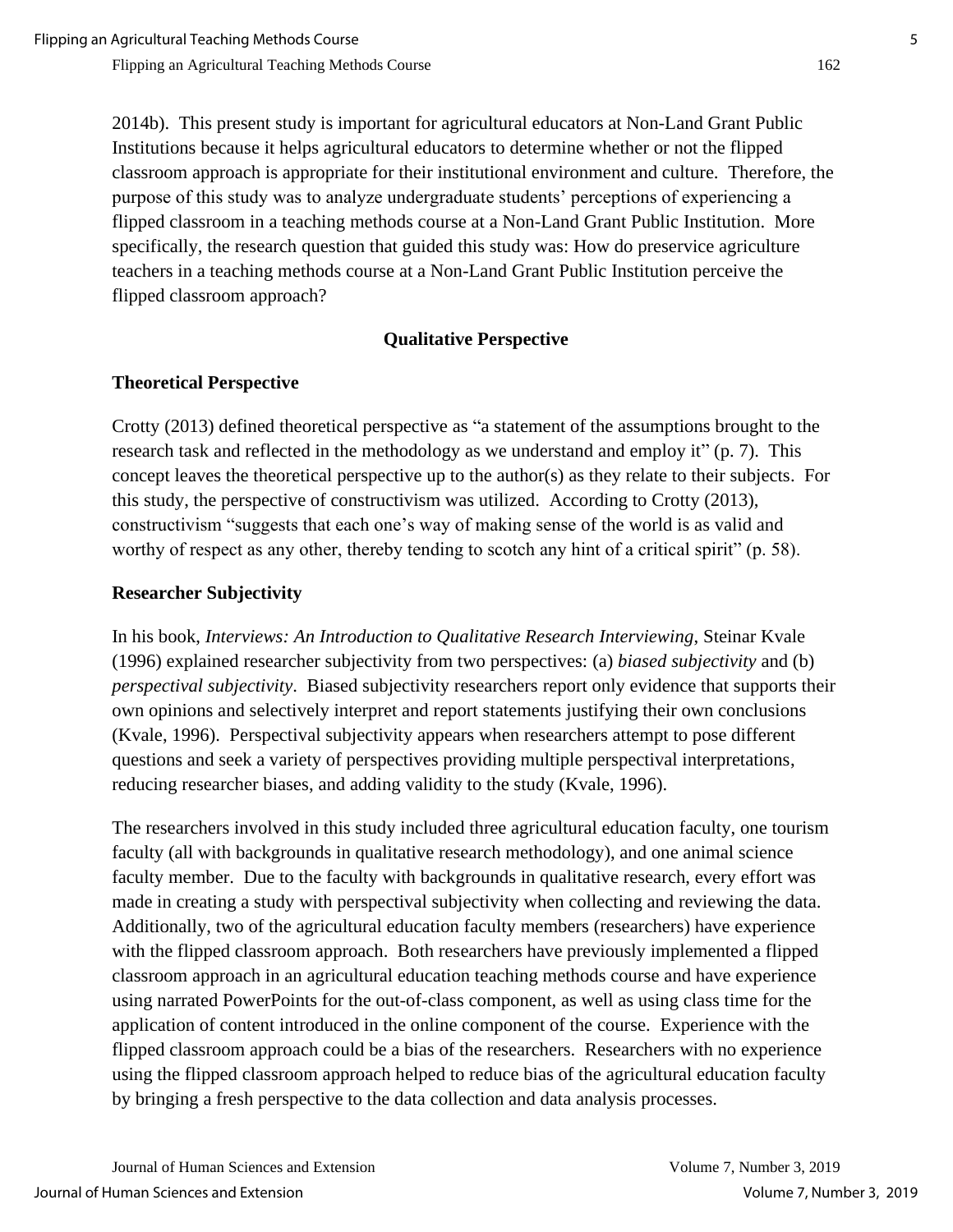#### **Methods and Procedures**

## **Description of Participants**

Participants consisted of undergraduate agricultural education preservice teachers at Tennessee Technological University. Due to the size of the agricultural education program at Tennessee Technological University there were only four students enrolled in the teaching methods course during the fall 2013 semester. All four students voluntarily participated in the study. The participants were comprised of three females and one male. To protect the anonymity of the participants, each student was assigned a number by a third-party transcriptionist and was referred to using a coded numbering system. Two of the female participants were seniors in their last year of the program and were preparing to student teach the following semester. The other two participants, one female and one male, were juniors planning on student teaching the following year. The two juniors were enrolled in the teaching methods course because Tennessee Technological University was in the process of transitioning to a year-long student teaching/residency model, and fall 2013 was the last time the teaching methods course was going to be offered prior to the 2014/2015 school year, when the two students planned to complete the year-long student teaching/residency. The two seniors in the teaching methods course completed their student teaching experience during the spring of 2014, which was the last semester Tennessee Technological University allowed semester-long student teaching.

### **Description of the Course**

The course utilized in this study was titled, "Agricultural Education Methods of Teaching Agricultural and Extension Education." The course was a three-credit-hour course that met twice a week. At the time of the investigation, this was the first flipped classroom format the students had experienced. It was also the first time the flipped classroom method had been used for this particular course at Tennessee Technological University. The course used nine online lectures throughout the semester. The online lectures consisted of narrated PowerPoints that ranged from five minutes to twelve minutes in length and were hosted and viewed on YouTube. Data on how long each participant spent viewing the online lecture was not recorded. The use of online lectures followed Brame's (2013) recommendation of using online materials (i.e., videos), and the online lectures provided content characterized by lower-level learning (Gilboy et al., 2015). Two of the researchers reviewed the online lectures and the course syllabus to validate that the online lectures were being used to introduce new material presented at the knowledge and comprehension levels. Each online lecture was accompanied by a short quiz given face-toface during class time. The quiz was written at the remembering and understanding levels to correspond with the online lecture. The first quiz had the lowest grade; however, once the participants realized the online lectures were critical to the course, quiz grades improved and were typically between 80% and 100%. Class time was used for the students to experience the different types of teaching methods/approaches, view example teaching videos, participate in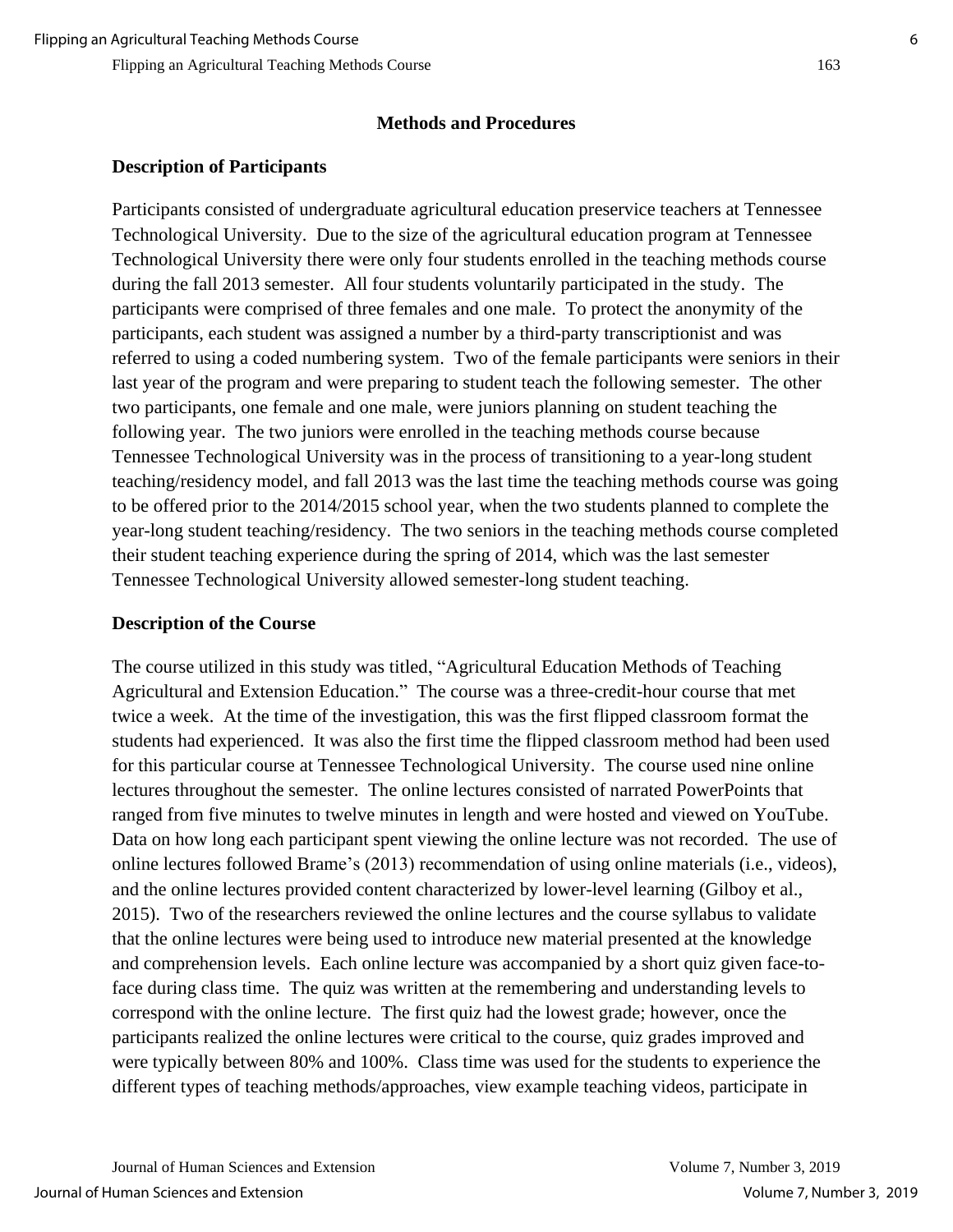discussion and cooperative learning activities, prepare lesson plans, and conduct microteachings. The learning activities used during class time provided an opportunity for students to operate within the higher levels of Bloom's revised taxonomy: applying, analyzing, evaluating, and creating (Anderson & Krathwohl, 2001). Additionally, the learning activities provided the opportunity to shift from teacher-centered to social interaction and student-centered learning activities (Roberts et al., 2010).

# **Design of the Study, Data Collection, and Analysis**

To gain meaningful insights into the research phenomenon, the qualitative paradigm was used. The qualitative paradigm allowed researchers to examine the topic from the perspective and viewpoints of active participants (Denzin & Lincoln, 1994). A qualitative approach allowed the researchers to gain a more holistic and detailed understanding based on the perceptions of the participants (Creswell, 1998). In agreement with Merriam (1988), the basic qualitative method was used to provide flexibility, rich description, and the emergence of common patterns and themes. According to Merriam (2009), the basic qualitative methodology is based on the idea of constructionism and aligns with this study's epistemological perspective. In qualitative research within the education field, the basic method is commonly used (Merriam, 1988) because the basic method allows researchers to examine the participants' experience (Merriam, 2009).

Semi-structured interview formats, along with written, open-ended questions, were used as the data collection methods. Tennessee Technological University's IRB office approved this research. Semi-structured interviews allowed for in-depth, one-on-one discussion of the research phenomena. Interviews varied in length, lasting approximately 30 to 60 minutes. To help prevent participants from being dishonest and feeling that their responses would be reflected in their grades, the interviews were conducted after the course was completed and final grades had been submitted. Two additional researchers not affiliated with the course conducted the interviews. The interviewer digitally recorded each interview and took written notes during the interview process. All notes made by the interviewers were left in their original form and were used for analysis.

The interview protocol was modified from the protocol used by Conner et al. (2014a, 2014b). The following seven questions were used during the interviews: (1) What did you think of the online lectures? (2) How did the online lectures affect your ability to learn the concepts? (3) How do you think the online lectures impacted your learning? (4) How did the class activities (demonstrations, videos, group activities, etc.) affect your learning of the teaching methods? (5) How was your ability to apply concepts affected through the use of the flipped classroom approach? (6) What type of learning activities would have been helpful during class time? and (7) What advice would you give another professor who was thinking about making a similar change to one of their courses? Each question was examined to ensure alignment with teachercentered, social interaction, or student-centered approaches that are identified on the Taxonomy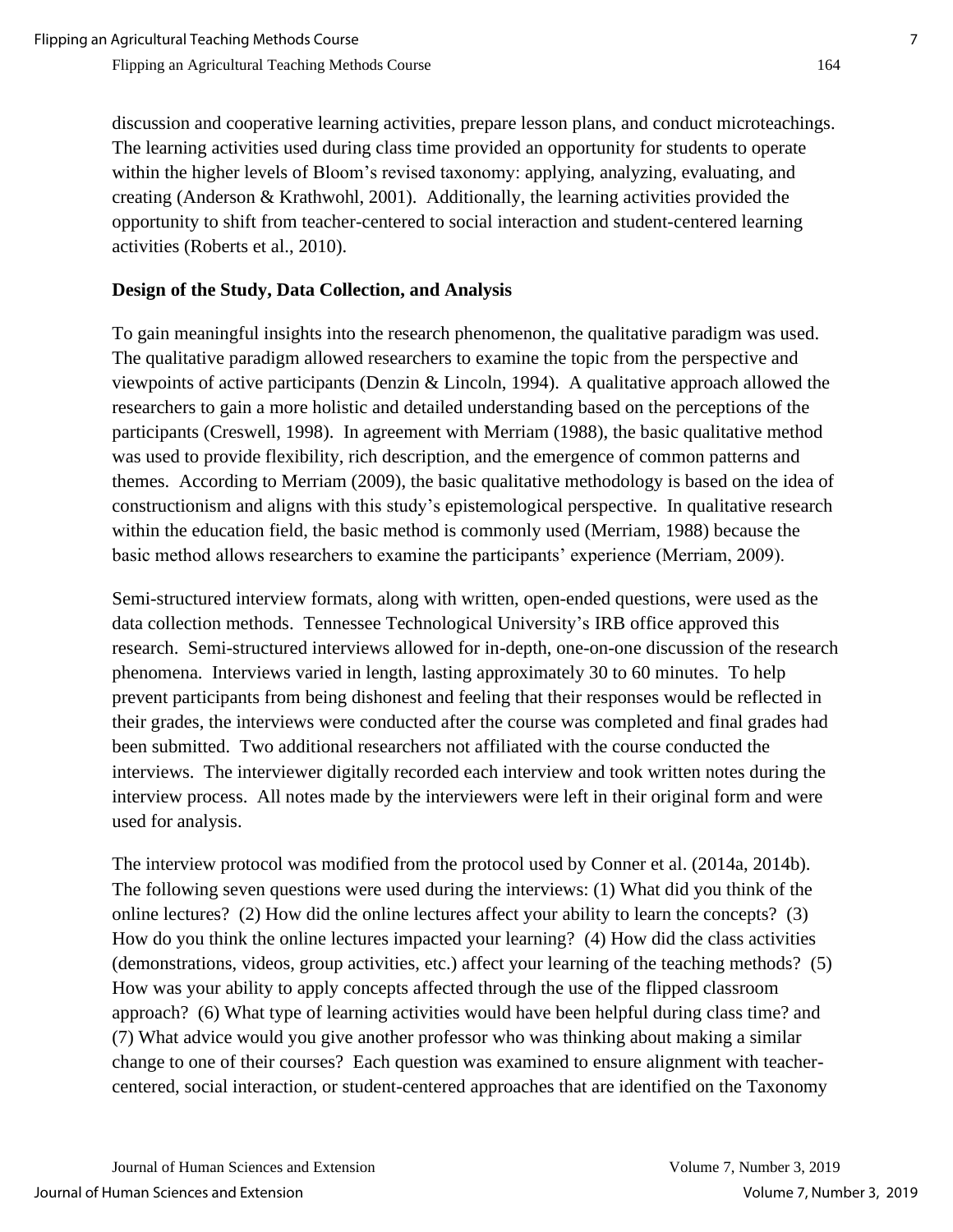of College Learning Activities (Roberts et al., 2010). However, the researchers deviated from the interview protocol to probe deeper into the phenomena and to encourage the participants to more fully express their opinions. In addition to the interview, participants were asked to briefly write their responses to seven open-ended questions.

Participants' responses to the open-ended questions provided researchers the opportunity to gain in-depth insight into the research phenomena and a holistic view of the topic. Data from the interviews were transcribed by a third-party transcriptionist and analyzed using thematic analysis. Thematic analysis allows qualitative data to be separated into themes that reveal "a pattern found in the information that at the minimum describes and organizes possible observations or at the maximum interprets aspects of the phenomenon" (Boyatzis, 1998, p. vii). The data were reviewed three times and separated into themes. Data were color-coded based on recurring themes, and titles of themes were allowed to emerge from data.

Rigor is a critical component of qualitative research and helps the reader determine the trustworthiness of the research (Merriam, 1995). According to Merriam (1995), research studies with small sample sizes that lack random sampling can provide valuable knowledge. Merriam stated, "quite a bit can be learned from an N of 1" (p. 59). However, strategies need to be taken to ensure trustworthiness (Merriam, 1995).

To address trustworthiness, the following procedures, as outlined by Dooley (2007), and Lincoln and Guba (1985) were used: (a) triangulation, (b) establishment of credibility, (c) member checks, (d) transferability, (d) dependability audit, and (e) confirmability audit. Triangulation was addressed through the comparison of the interview data, the open-ended questions, and the notes from the interview sessions as well as through the use of multiple researchers (Lincoln & Guba, 1985). The researchers coded the data independently and then compared their data in order to come to a consensus. The interviewers continuously used member checking during the interviews to ensure the accurate interpretation of the participant's thoughts and opinions (Dooley, 2007). Participants were verbally asked to verify the correct/accurate meaning or interpretation of their statements. Effort was taken to provide rich description of the data for others to determine if the findings are transferable to other courses and participants' (Erlandson, Harris, Skipper, & Allen, 1993; Lincoln & Guba, 1985; Merriam, 1988). Thick description was provided through course and participant descriptions, direct quotes, and paraphrased data. Additionally, researchers recorded methodological decisions that were made through the analysis process in a methodological journal in order to show evidence of the dependability and confirmability audit that was performed.

### **Findings**

Three major themes emerged from the data, and one of the themes was broken into four subthemes. The major themes included: (a) benefits and drawbacks of online lectures, (b)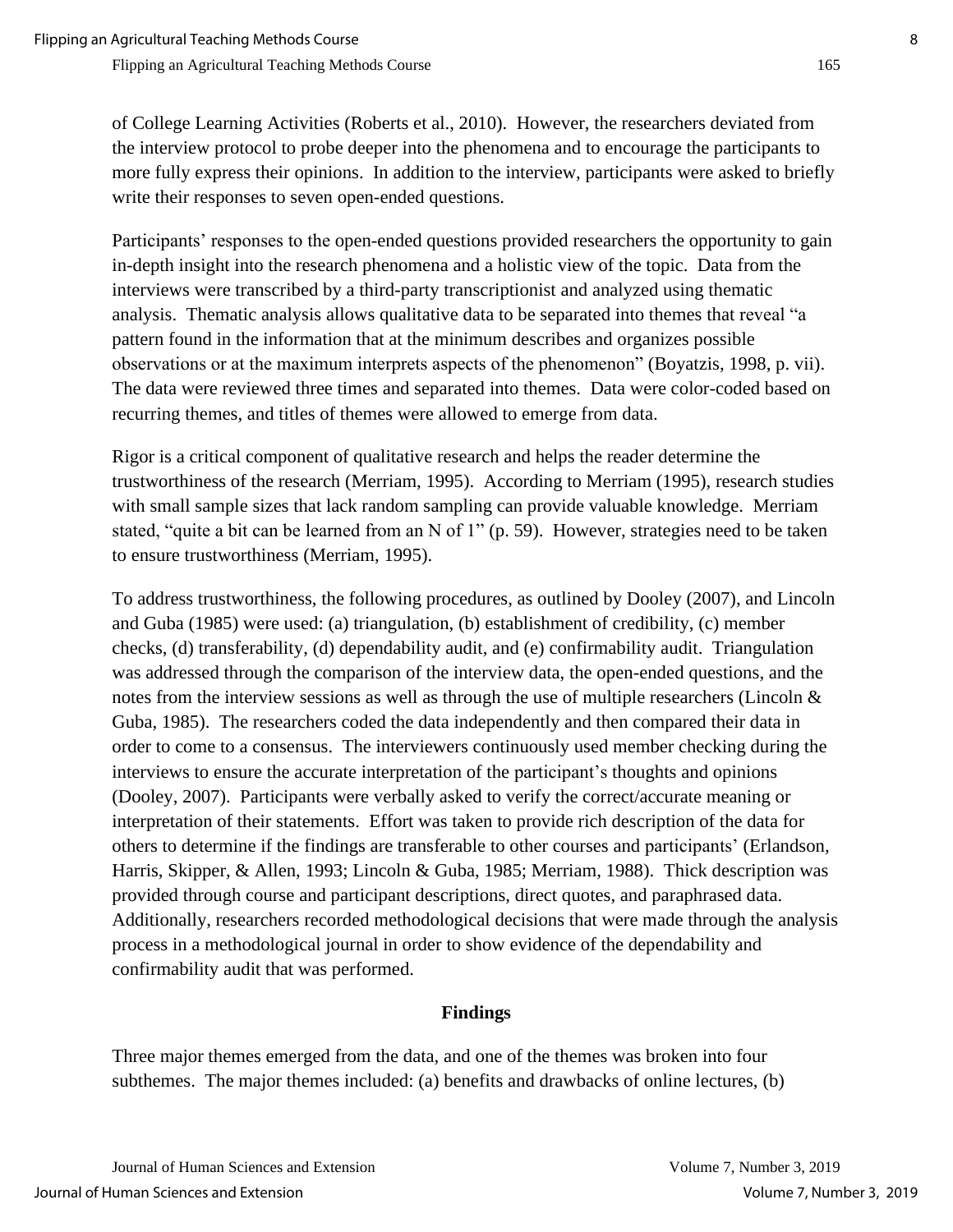knowledge and skill development, and (c) overall perceptions of the flipped classroom. Evidence of each theme has been provided in the following paragraphs.

# **Benefits and Drawbacks of Online Lectures**

**Flexibility.** The flexibility of the online lectures was a benefit for most of the participants (S1; S3; S4). The ability to pause the online lecture whenever needed to take detailed notes without asking a professor to slow down and repeat what was previously stated was appreciated (S3). Participant S1 felt the ability to re-watch the online lecture positively contributed to the learning experience. Participant S3 stated,

I took notes while I was watching the videos and I would pause them [online lectures] and write things down, and um, if I were to just listen to them [online lectures] and not have notes and just watch it only, I don't think I would have learned as much.

Participant S4 stated, "it was easier for us to be able to go look at it [the online lectures] and then come back to class and talk about it." Similarly, participant S3 felt the flexibility of how to use the online lectures enhanced the learning process. Participant S3 would often pause the online lectures and reflect over the content and attempt to answer the questions posed by the professor. After reflecting on the content, participant S3 would continue watching the online module. Additionally, participant S3 benefited from being able to view the online lectures when it was most convenient. Participant S3 stated,

I could do it [watch the online lectures] whenever it was best for me, and sometimes that was one o'clock in the morning, you know, if that's what worked for me, that's what worked for me, and I didn't have to worry about if it was conducive to anybody else's schedule.

The ability to choose when to view the online lectures led participant S3 to experience independence of learning. Participant S3 stated, "I was able to utilize them [online lectures], and that was good for me just because it was so independent that I liked it, and I felt like it enabled me to maximize the way I learn best."

**Structured learning.** The online lectures allowed for a learning environment that provided order and structure to the learning process (S1; S3; S4). Participant S4 felt the online lectures provided content from a broad perspective, and eventually narrowed down that content to focus on specific knowledge applied to the main concepts being taught. The short time length of the online lectures and the specificity of the topics helped participant S1 focus on the content. Participant S1 stated, "Anything that we needed to learn, we could go on there [online lectures], and within the short amount of time, you could learn it real quick, and you know exactly what you are supposed to be doing." Similarly, participant S3 stated, "I liked how brief they [online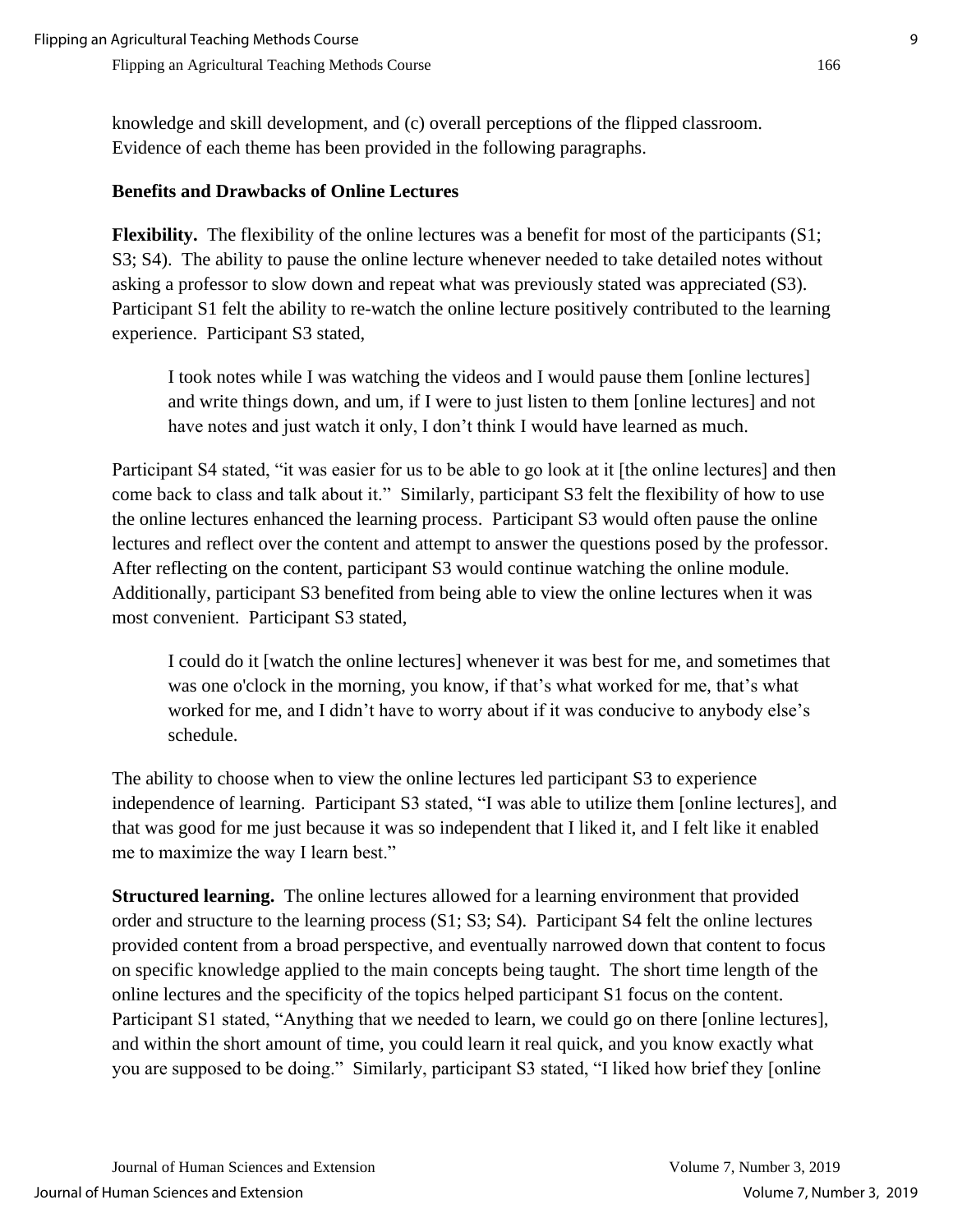lectures] were, and they were very concise. . . . I didn't feel like there was a lot of fluff . . . it was just the meat of the information and nothing else."

**Personal responsibility.** Personal responsibility was a subtheme that emerged from the data and is considered both a benefit and drawback of online lectures. Depending on the participant, the personal responsibility aspect of the online lectures was received differently. Participant S3 stated,

It's really the responsibility of the student to watch the videos and to make sure that they understand and gain the content and gain the knowledge. . . . I feel like the [personal responsibility] impacted my learning because I realized that I could just watch this, or I could actually take notes, pause it [the video], and that impacted my learning, and I knew that was on me, and so that responsibility made me take it more seriously because I knew that it was literally up to me to learn.

Participant S1 echoed the opinion of participant S3 and felt that watching the online lectures was the students' choice, but the quizzes on the online lectures were the motivation for participant S1 to take the online lectures seriously. On the other hand, participant S2 did not like the online lectures due to the personal responsibility that was associated with watching the lectures on your own time and preparing for the next class session. Participant S2 stated, "I felt like it [online lectures] was too much responsibility on the students."

**Content delivery in a focused environment.** Participants (S1; S2; S3; S4) acknowledged that the online lectures were a valuable tool for delivering content knowledge. Participant S2 stated,

In the videos for the flipped classroom, it went into detail about what modalities are used and what should be involved in each like teaching method, and so that helped when we were doing our teaching methods because the video taught us things we needed to do, and I guess that helped.

Using online lectures as a tool for content delivery helped participant S4 focus on the content in a quiet environment and allowed for learning to take place in a distraction-free zone.

# **Knowledge and Skill Development**

In addition to the online lectures, learning activities facilitated during class time helped the participants deepen their knowledge of teaching and learning application, and skill development (S1; S2; S3; S4). Participant S3 felt that the in-class learning activities helped to reinforce the knowledge gained from the online lectures and allowed for the opportunity to apply the knowledge through microteachings and lesson plan development. Participant S2 stated, "The demonstrations [microteachings] that we had to do Thursday obviously helped us." The opportunity to use class time to watch recordings of people teaching and the opportunity to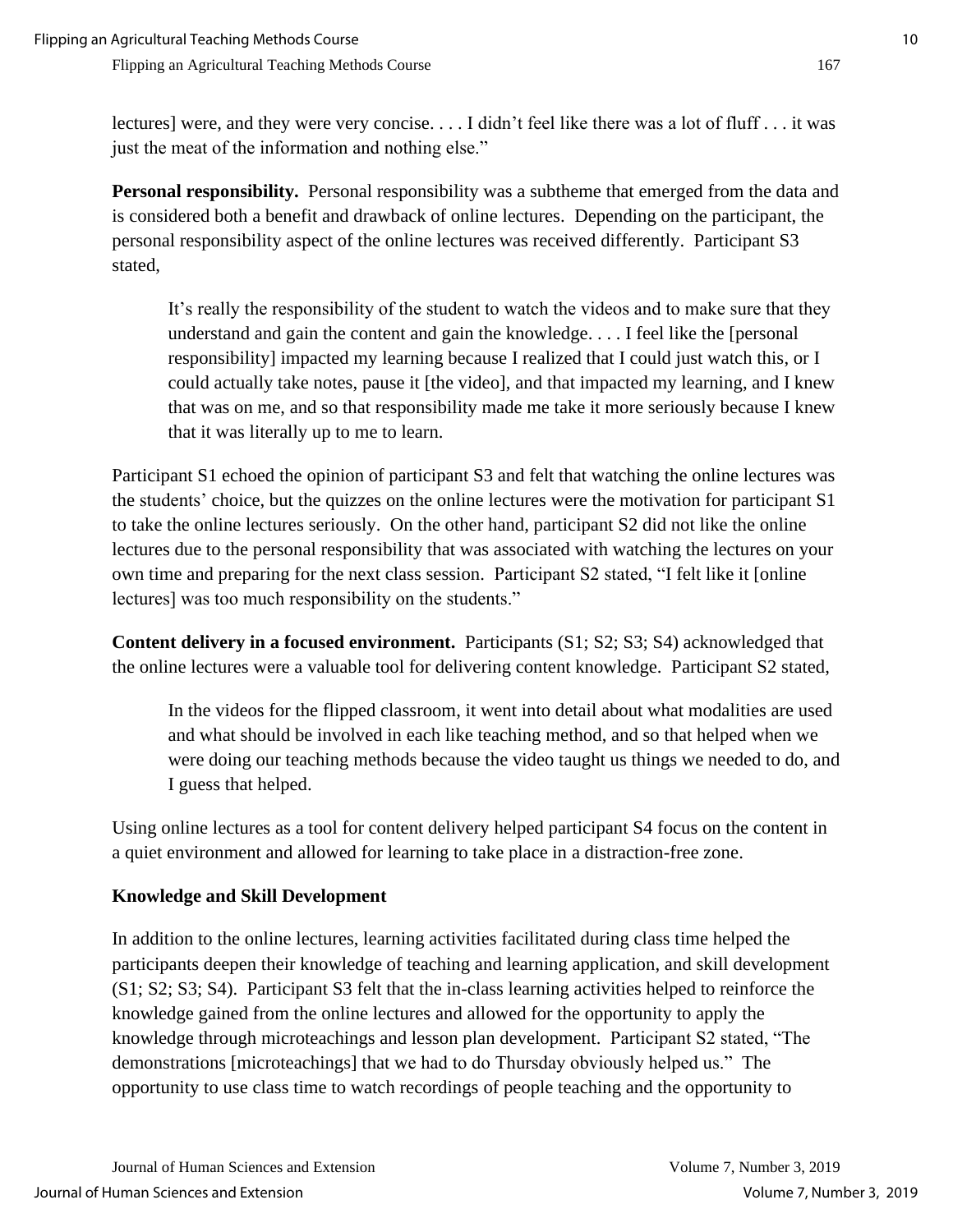critique the teaching clip allowed participant S2 to apply the knowledge gained from the online lectures. Participant S2 stated,

What really helped was watching videos of other students using that method [teaching method], or when he [instructor] used that method on Tuesday so we had an idea of what kind of lessons we can do and what kind of material we could use.

Class time allowed for the opportunity to practice what the students had previously learned (S4). Participant S4 stated, "We were able to get that experience, like even though it was just for a little bit, we weren't just learning about it [teaching methods] and doing it, we were applying it as we went." Learning activities that required the application of knowledge and the development of skill allowed participant S3 to practice the teaching methods that were included in the online lectures.

# **Overall Perceptions and Attitudes toward the Flipped Classroom**

Initially, two of the participants (S2; S4) were apprehensive about experiencing a course that utilized the flipped classroom method. One participant (S3) was, "initially resistant to the idea [of the flipped classroom] because I thought it would require more work on my part." The participants began the course with little knowledge of the concept of a flipped classroom (S1; S2; S3; S4). However, attitudes towards the flipped classroom changed as the course progressed. Participant S3 stated, "I also feel that it [flipped classroom] is much more educational because of the experiential learning aspect. These realizations all came about because I was part of a flipped classroom." Similarly, participant S4's apprehension began to fade when the flipped classroom was viewed as a viable teaching technique.

Participant S3 felt the flipped classroom approach contributed to overall learning and stated, "I feel that this approach taught me more about how to teach and what it is like to plan, prepare, and present daily lessons." Similarly, participant S4 felt cooperative learning groups and microteachings increased the learning that took place in the course. Additionally, a majority of the participants (S1; S3: S4) felt the use of the flipped classroom approach increased their confidence as a preservice teacher. Participant S4 stated, "I would say that through the flipped classroom, I was able to better grasp concepts and learning strategies taught in class and was challenged to apply them in real-life situations."

### **Conclusions, Implications, and Recommendations**

When drawing conclusions, identifying implications, and making recommendations from this study, the reader should be aware of the limitations of this study. The small sample size could affect the transferability of the findings to other situations. Additionally, the students were purposefully selected based on their enrollment in the course and may not fully represent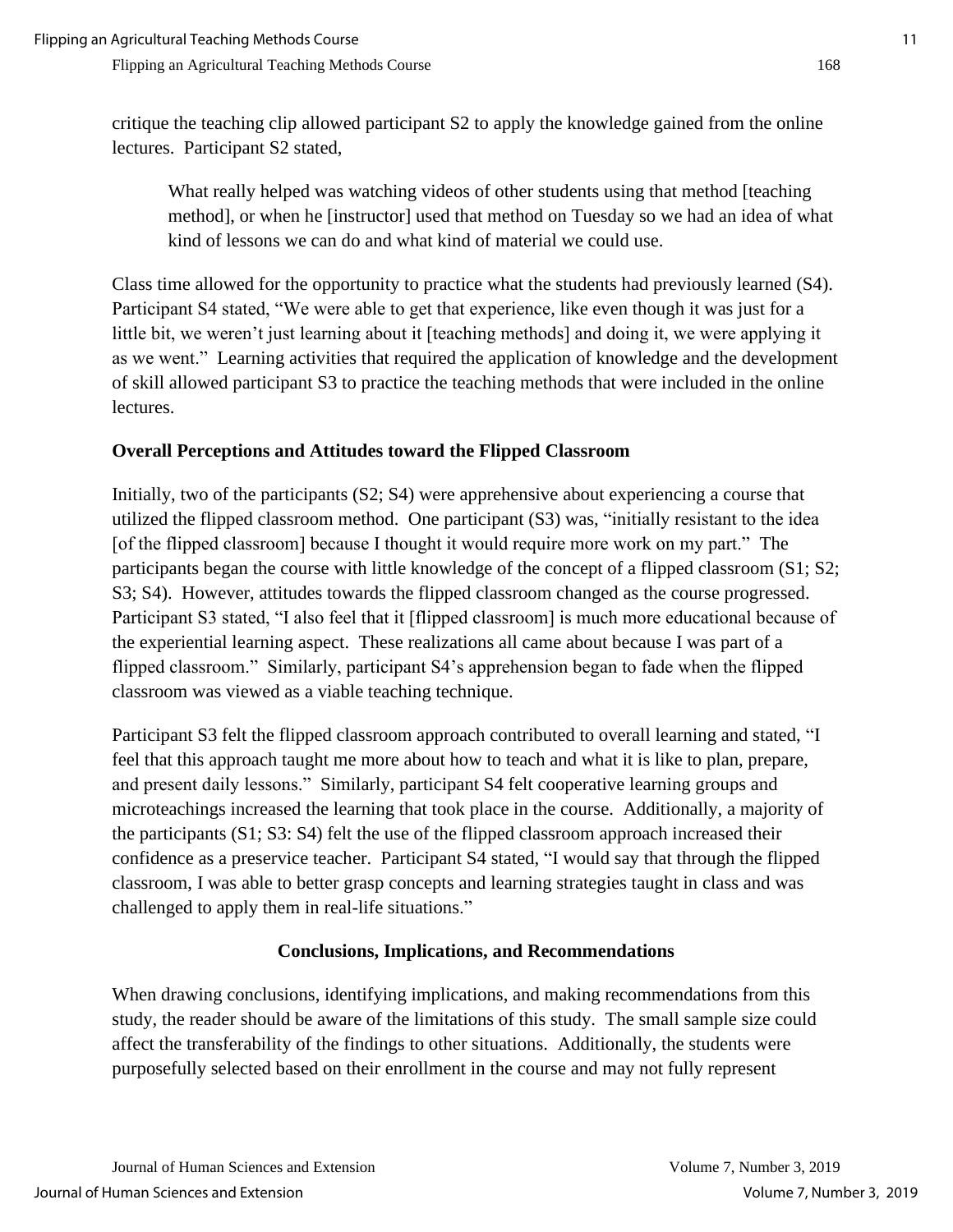preservice agricultural education students at a Non-Land Grant Institution. Readers should decide whether or not the findings are transferable to their particular course and students.

Similar to Conner et al. (2014a, 2014b), participants had differing perceptions of the flipped classroom approach. Some of the participants valued the flexibility of learning about and exploring content prior to class. The flexibility of learning on their own seemed to instill a sense of personal responsibility, which empowered some of the participants to take responsibility for their own learning. The positive aspect of flexible learning was similar to results found in previous studies (Conner et al., 2014a, 2014b; Shimamoto, 2012; Strayer, 2007). However, not all participants appreciated the increased level of personal responsibility required to prepare outside of class. It seems some students preferred for all of the learning activities to take place during class time.

In contrast to Conner et al. (2014a), the participants did not focus on the quality, or lack of quality, of the online lectures or the negative impact the flipped classroom had on learning. Instead, most of the participants felt the online lectures served as an introduction to the material or a foundation of knowledge, which was similar to previous research (Sams & Bergman, 2013). The combination of out-of-class learning activities and in-class learning activities allowed for the participants to learn from both the student-centered and teacher-centered approaches (Roberts et al., 2010). In accordance with Brame (2013), participants perceived the benefit of using class time for higher-order thinking learning opportunities. The connections between concepts introduced and taught through online lectures, and the class learning activities, that were designed to allow for discussion and practice of the various teaching methods, were perceived as a positive framework for enhancing knowledge and skill development and aligned with the social-interaction activities and the student-centered activities sections of the Taxonomy of College Learning Activities Model (Roberts et al., 2010). Unlike results from Conner et al. (2014a), participants from this study did not view in-class learning activities as a waste of time. Instead, most of the participants felt the combination of out of class and in-class learning activities attributed to both knowledge and skill development as a preservice teacher.

Additionally, replacing lecture with teaching videos, discussion, cooperative learning activities, and microteachings seemed to boost the confidence level of many of the participants. It would appear that the use of more complex higher order thinking learning activities in the classroom helps to increase the learner's self-efficacy toward teaching. An increased self-efficacy towards teaching obtained from a course using the flipped classroom approach aligned with the participants' overall perception that the flipped classroom enhanced their learning experience and allowed for both knowledge and skill development that will help them be successful in their future teaching career. The participants' overall belief that the flipped classroom is a viable teaching approach for preservice teachers is consistent with previous studies (Conner et al. 2014a, 2014b; Lage et al., 2000; Shimamoto, 2012; Strayer, 2007). Additionally, Conner et al. (2014a) recommended using the flipped classroom approach in other settings. This study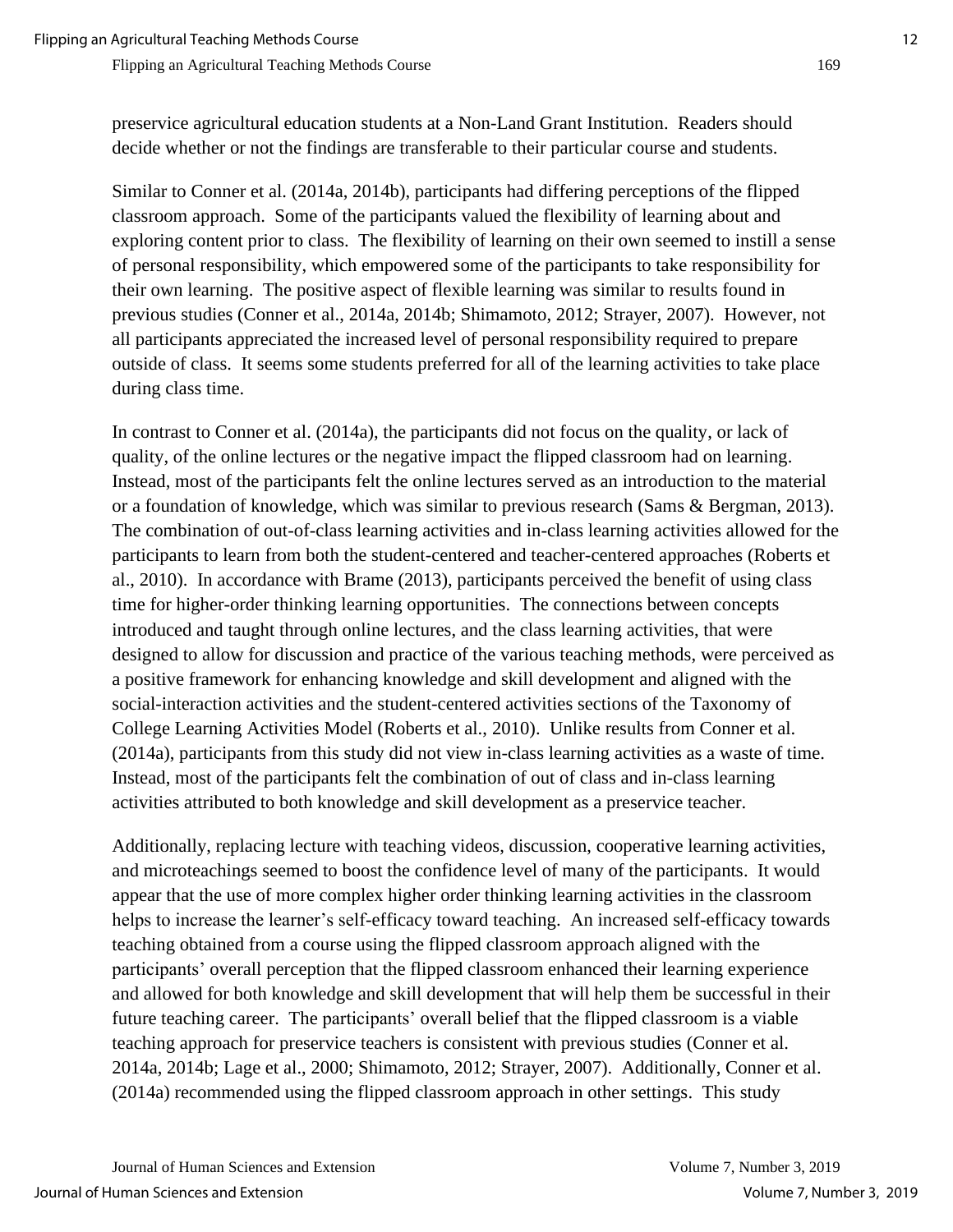adhered to the recommendation by implementing the flipped classroom approach at a Non-Land Grant Public Institution and found the majority of the participants felt the approach aided their development of knowledge and skills.

Findings from this study suggest that the flipped classroom approach could continue to be used as a framework for agricultural teaching methods courses and other courses striving for knowledge and skill development. However, it is important to recognize that all students will not be comfortable nor value taking a course using the flipped classroom approach. Similar results have been previously reported (Conner et al., 2014a). Instructors wishing to use the flipped classroom approach are advised to fully explain the flipped classroom approach and continuously make connections between learning that takes place outside of the classroom and learning that takes place inside the classroom. Including learning activities at the remembering and understanding levels (Anderson & Krathwohl, 2001) prior to class provides a solid foundation upon which students can build. Instructors should continually refer back to the students' prior knowledge and use the students' prior knowledge to design and implement inclass learning activities that focus on applying, analyzing, evaluating, and creating (Anderson & Krathwohl, 2001).

As indicated in the previous paragraphs, participants in this study had differing perceptions of the flipped classroom, which is similar to the findings from a Land Grant University (Conner et al., 2014a, 2014b). Overall, participants in this study positively received the flipped classroom and felt that the flipped classroom enhanced their educational experience. Unlike findings from Conner et al. (2014a), participants at a Non-Land Grant Public Institution felt the in-class learning activities were beneficial and impacted their growth and development as a teacher. Despite Lane and Casey's (1989) assertion that Non-Land Grant Public Institutions have a more academically diverse student body, the flipped classroom approach seemed to challenge the participants of this study and create an environment that required responsibility, critical thinking, and reflection. The flipped classroom should be used at Non-Land Grant Public Institutions to engage students in active learning and help students develop and grow.

Further research is needed on the cognitive gains of students enrolled in courses using the flipped classroom approach. Research should also be conducted on the impact that a flipped agricultural teaching methods course has on the participants' instructional approaches used during their student teaching experience. The best instructional design for in-class and out-of-class learning activities should also be examined. An agricultural teaching methods course provides an excellent subject area for the flipped classroom approach because the approach allows class time to be used for the development of lesson planning and other application-based learning activities; however, the flipped classroom approach should be implemented in other agricultural education courses to evaluate whether the flipped classroom approach is appropriate and effective for agricultural education courses.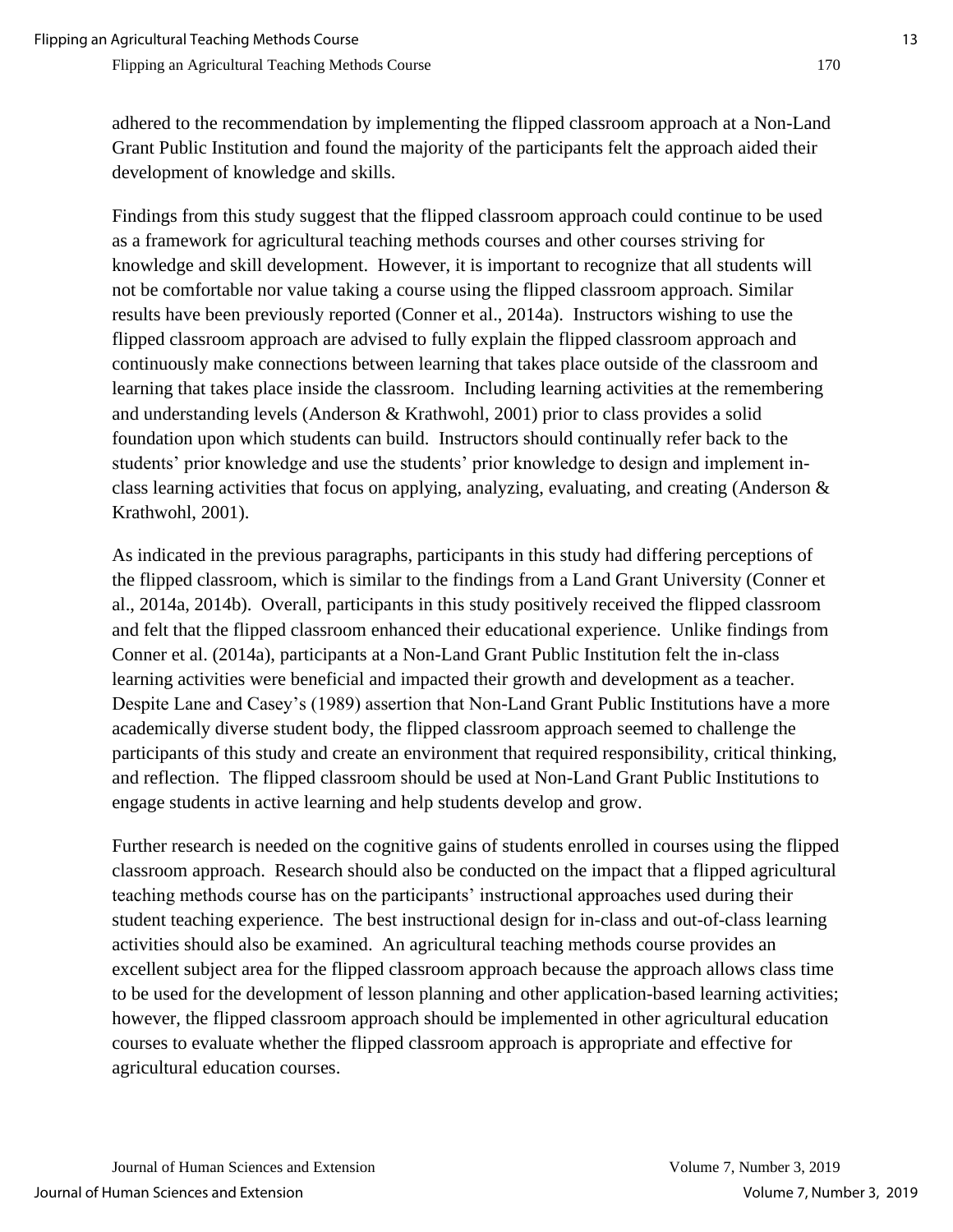#### **References**

- Anderson, L. W., & Krathwohl, D. R. (2001). *A taxonomy for learning, teaching, and assessing: A revision of Bloom's Taxonomy of Educational Objectives.* New York, NY: Longman.
- Boyatzis, R. E. (1998). *Transforming qualitative information: Thematic analysis and code development*. Thousand Oaks, CA: Sage.
- Brame, C. J. (2013). *Flipping the classroom.* Retrieved from http://cft.vanderbilt.edu/guides-subpages/flipping-the-classroom/
- Conner, N. W., Rubenstein, E. D., DiBenedetto, C. A., Stripling, C. T., Roberts, T. G., & Stedman, N. L. P. (2014a). Examining student perceptions of flipping an agricultural teaching methods course. *Journal of Agricultural Education, 55*(5), 65–77. doi:10.5032/jae.2014.05065
- Conner, N. W., Stripling, C. T., Blythe, J. M., Roberts, T. G., & Stedman, N. L. P. (2014b). Flipping an agricultural education teaching methods course. *Journal of Agricultural Education, 55*(2), 66–78. doi:10.5032/jae.2014.02066
- Creswell, J. W. (1998). *Qualitative inquiry and research design: Choosing among five traditions.* Thousand Oaks, CA: Sage.
- Crotty, M. (2013). *The foundations of social research: Meaning and perspective in the research process.* London, England: Sage.
- Denzin, N. K., & Lincoln, Y. S. (Eds.). (1994). *Handbook of qualitative research.* Thousand Oaks, CA: Sage.
- Dooley, K. E. (2007). Viewing agricultural education research through a qualitative lens. *Journal of Agricultural Education, 48*(4), 32–42. doi:10.5032/jae.2007.04032
- Erlandson, D. A., Harris, E. L., Skipper, B. L., & Allen, S. D. (1993). *Doing naturalistic inquiry: A guide to methods.* Thousand Oaks, CA: Sage.
- Gilboy, M. B., Heinerichs, S., & Pazzaglia, G. (2015). Enhancing student engagement using the flipped classroom. *Journal of Nutrition Education and Behavior*, *47*(1), 109–114. doi:10.1016/j.jneb.2014.08.008
- Kvale, S. (1996). *Interviews: An introduction to qualitative research interviewing*. Thousand Oaks, CA: Sage.
- Lage, M. J., Platt, G. J., & Treglia, M. (2000). Inverting the classroom: A gateway to creating an inclusive learning environment. *Journal of Economic Education, 31*(1), 30–43.
- Lane, R. A., & Casey, J. E. (1989). Faculty assignments at non-land grant universities. *NACTA Journal, 33*(4), 14–16.
- Lincoln, Y. S., & Guba, E. G. (1985). *Naturalistic inquiry.* Newbury Park, CA: Sage.
- Merriam, S. B. (1988). *Case study research in education: A qualitative approach.* San Francisco, CA: Jossey-Bass.
- Merriam, S. B. (1995). What can you tell from an N of l?: Issues of validity and reliability in qualitative research. *PAACE Journal of Lifelong Learning*, *4*, 51–60.
- Merriam, S. B. (2009). *Qualitative research: A guide to design and implementation*. San Francisco, CA: Jossey-Bass.